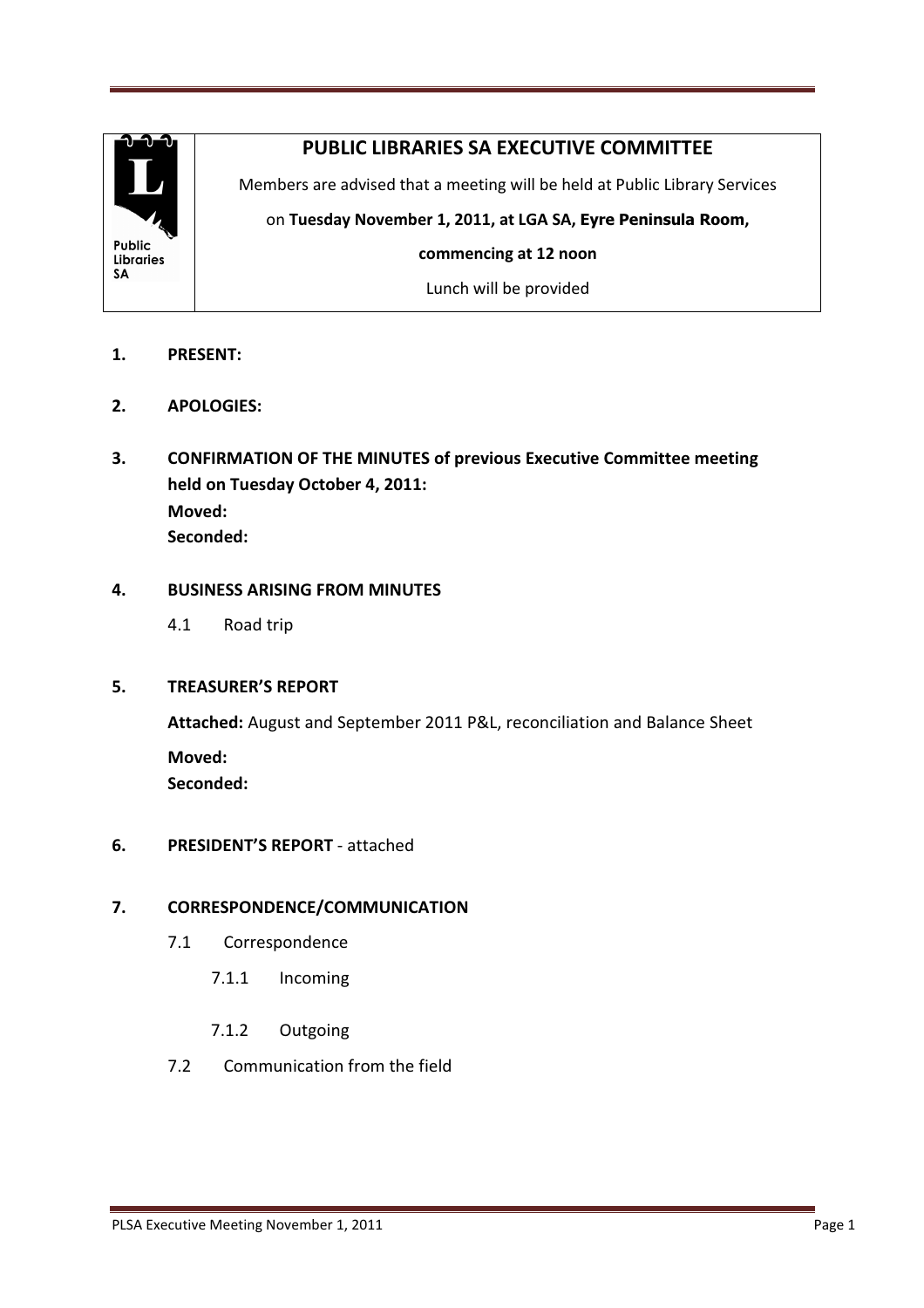#### 8. ITEMS FOR DISCUSSION

- 8.1 Libraries Board
- 8.2 PLS Standing Committee to be circulated separately
	- 8.2.1 Public Library Services Report for the July Sept 2011 quarter
	- 8.2.2 Public Library Services Financial Services summary July Sept 2011
	- 8.2.3 PLS Financial Report July September 2011
	- 8.2.4 Bequest Funds report July September 2011
- 8.3 Quarterly Meeting
- 8.4 Strategic issues
	- 8.4.1 MOA Update
- 8.5 National Year of Reading
- 8.6 Conference
- 9. PLS: Geoff Strempel to be circulated separately
- 10. Committees and Working Parties

#### Items for discussion to be starred at commencement of meeting

- 10.1 Marketing (Judi Cameron) attached
- 10.2 JULA (Dee Moloney) attached
- 10.3 Adult Programs Group (Sandra Skinner) nothing to report
- 10.4 Collection Development Group (Sandra Skinner) nothing to report
- 10.5 SALCYS (Lynn Spurling) nothing to report
- 10.6 Central Collections
	- 10.6.1 Levies nothing to report
	- 10.6.2 Online Resources- nothing to report
	- 10.6.3 Digital Content nothing to report
	- 10.6.4 Community Languages (Bill Roche) nothing to report
- 10.7 SA Customer Service Group (Dee O'Loughlin) nothing to report
- 10.8 IT Group (Aaron via Sandra Skinner) nothing to report
- 11. OTHER BUSINESS
- 12. NEXT MEETING:
- 13: CLOSURE: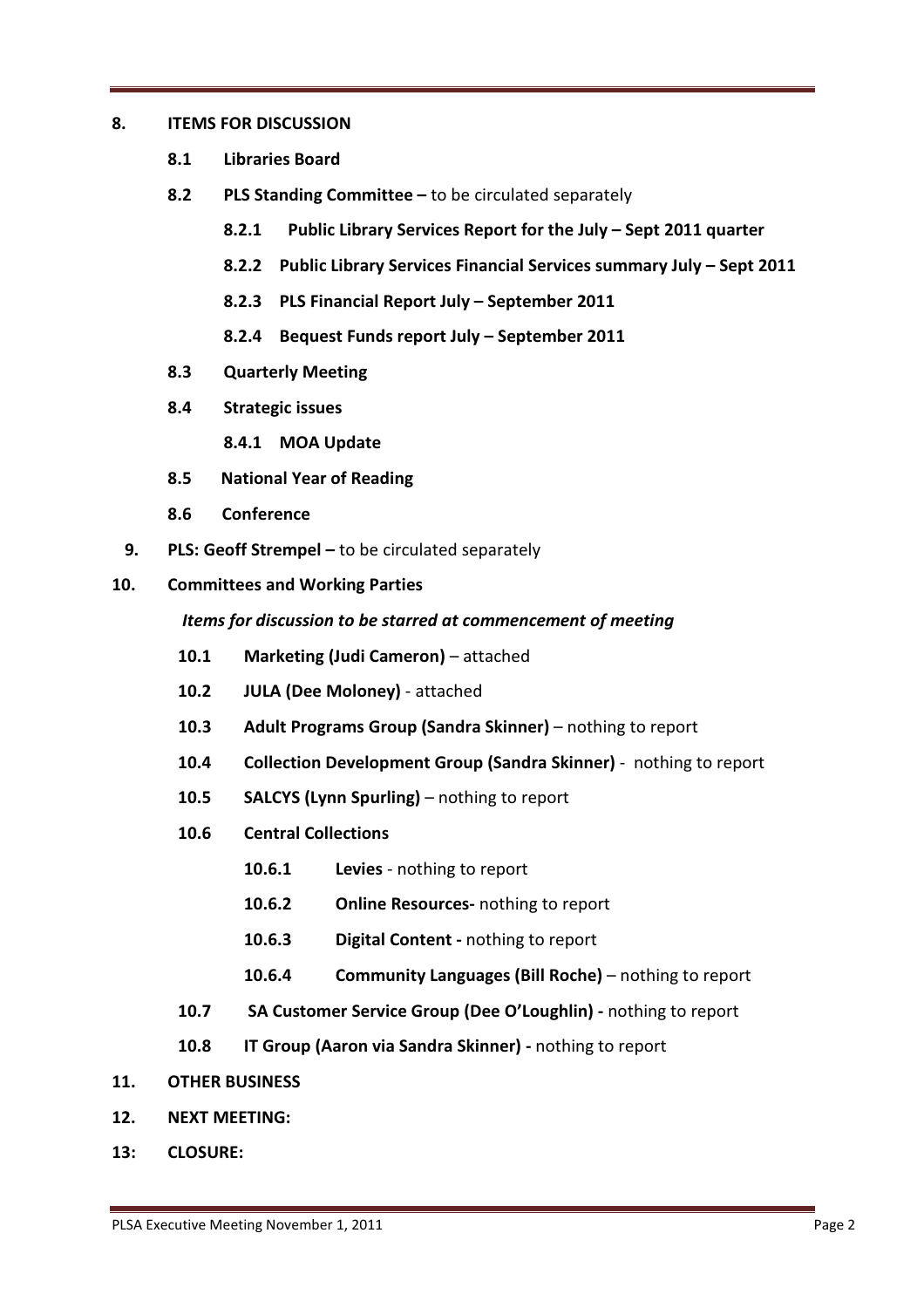#### **Agenda item 3**

### PUBLIC LIBRARIES SA EXECUTIVE COMMITTEE Minutes of the meeting held at Public Library Services, State Library of South Australia on Tuesday 4th October 2011 commencing at 12.00 noon

- 1. PRESENT: Janice Nitschke, Judi Cameron, Lyn Spurling, Dee O'Loughlin, Sandra Skinner, Liz Byrne. Bill Roche
- 2. APOLOGIES: Dee Moloney, Liz Byrne

## 3. CONFIRMATION OF THE MINUTES of previous Executive Committee meeting held on: Tuesday 2<sup>nd</sup> August 2011

 Moved: Dee O'Loughlin Seconded: Bill Roche CARRIED

## 4. BUSINESS ARISING FROM MINUTES

## 4.1 Website redevelopment

 Janice – discussing web site possibilities with LGMA. Hosts other professional associations

#### 4.2 R&D submissions

Not discussed and to be removed from agenda as no longer relevant.

#### 4.3 Summer Reading Club

 Received request for PLSA to assist with prizes. A major prize had previously been provided by PLS – check with Geoff Strempel re PLS' ability to provide. \$5000 support for SRC confirmed. Minutes to be amended to reflect that it is \$5000 plus GST. Field needs to be advised that PLSA is supporting the SRC financially.

#### 5. TREASURER'S REPORT

August 2011 P&L, reconciliation and balance sheet to be forwarded by Bill – not everyone had received email. Accept at November meeting.

#### 6. PRESIDENT'S REPORT

President reported positive response from the field re Book Amnesty - going ahead. Digital Services NZ NBN rollout ALIA letter

#### 7. CORRESPONDENCE/COMMUNICATION

## 7.1 Correspondence

- Nil correspondence in
- Outgoing: Bill to check re thank you letters to speakers at conference

#### 7.2 Communication from the field

• Nil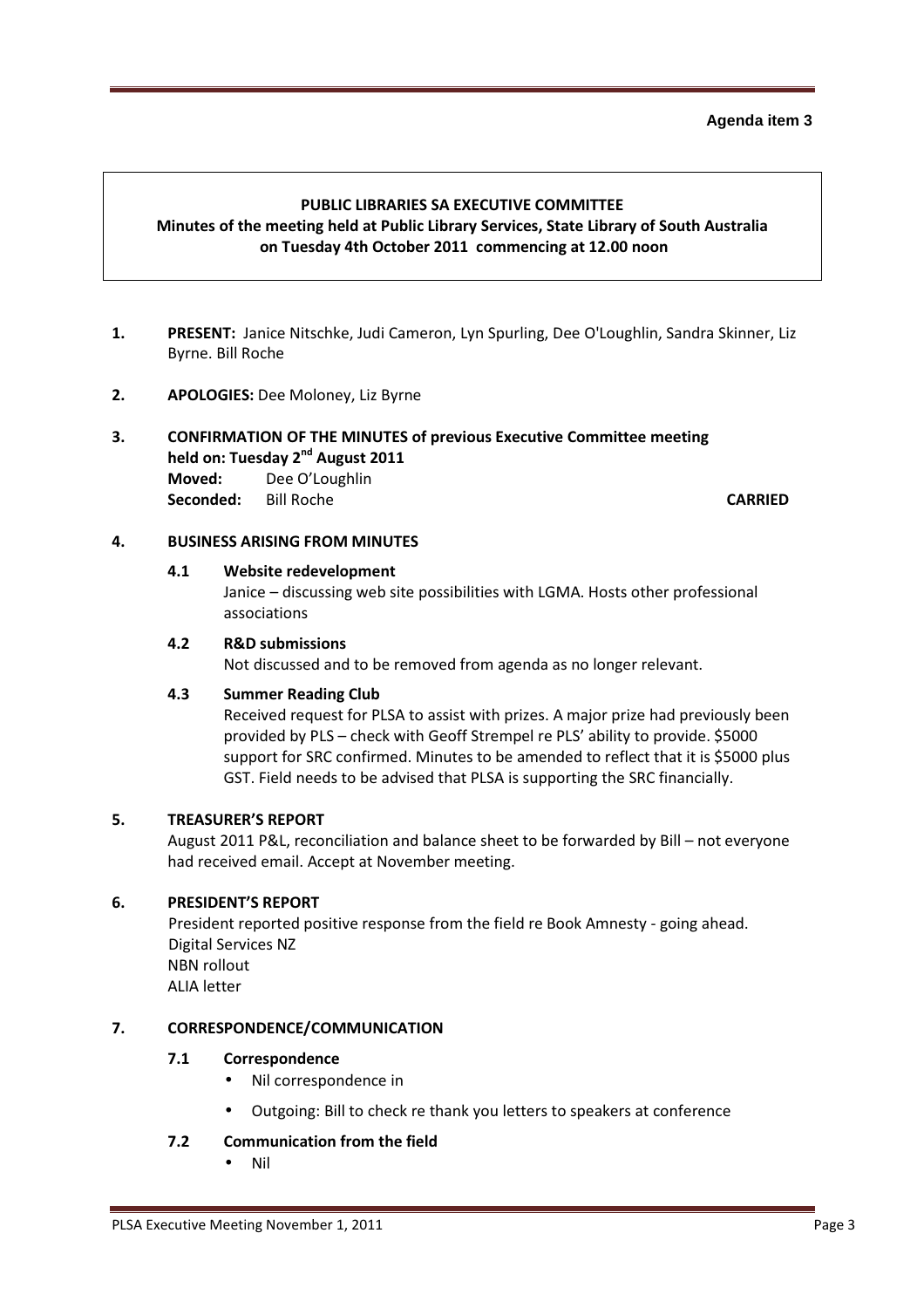#### 8. ITEMS FOR DISCUSSION

# 8.1 Libraries Board

Nil

## 8.2 PLS Standing Committee

It was confirmed that PLSA were entitled to three members. They were confirmed as Janice, Judi and Lynn. Historically PLSA has always been represented by the President or nominee.

## 8.3 Quarterly meetings

 $28^{th}$  November – plus AGM

## 8.4 Strategic Issues

- 8.4.1 MOA Update Nil
- 8.4.2 Update of Draft Strategic Plan/Action Plan July 2008-11 Tabled and discussed

## 8.5 National Year of Reading - Nil

#### 8.6 Conference

Successful – some payments still outstanding. Bill will forward further information to Executive.

#### 9. PLS: Geoff Strempel

## 9.1 PLS Business Plan

- Clarification re organisational chart: PLS reports to SLSA and accountable to Libraries Board as a business unit of the Libraries Board.
- Requested that philosophical statement be included in introduction re partnerships
- Question re School Community Libraries review currently underway includes School Community Libraries
- There will be opportunity for input into any reviews within life of MOA

## 9.2 1LMS

- PLS will work more directly with LITG to ensure efficiency in regard to 1LMS.
- P2 will remain operational during 1LMS rollout but need to look at monitoring interlibrary loans. Suggestion to Geoff re finding better name than 'One Card'.
- Geoff highlighted call for Expressions of Interest in relation to 3<sup>rd</sup> party plug-in products.

## 9.3 Summer Reading Club

Geoff advised that previous major prize had been sourced from suppliers.

## 10. Committees and Working Parties

- 10.1 Marketing Committee (nil to report)
- 10.2 JULA (Dee Moloney) (nil to report)
- 10.3 Adult Programs group (Sandra Skinner)
- 10.4 Collection Development group (Sandra Skinner) (nil to report)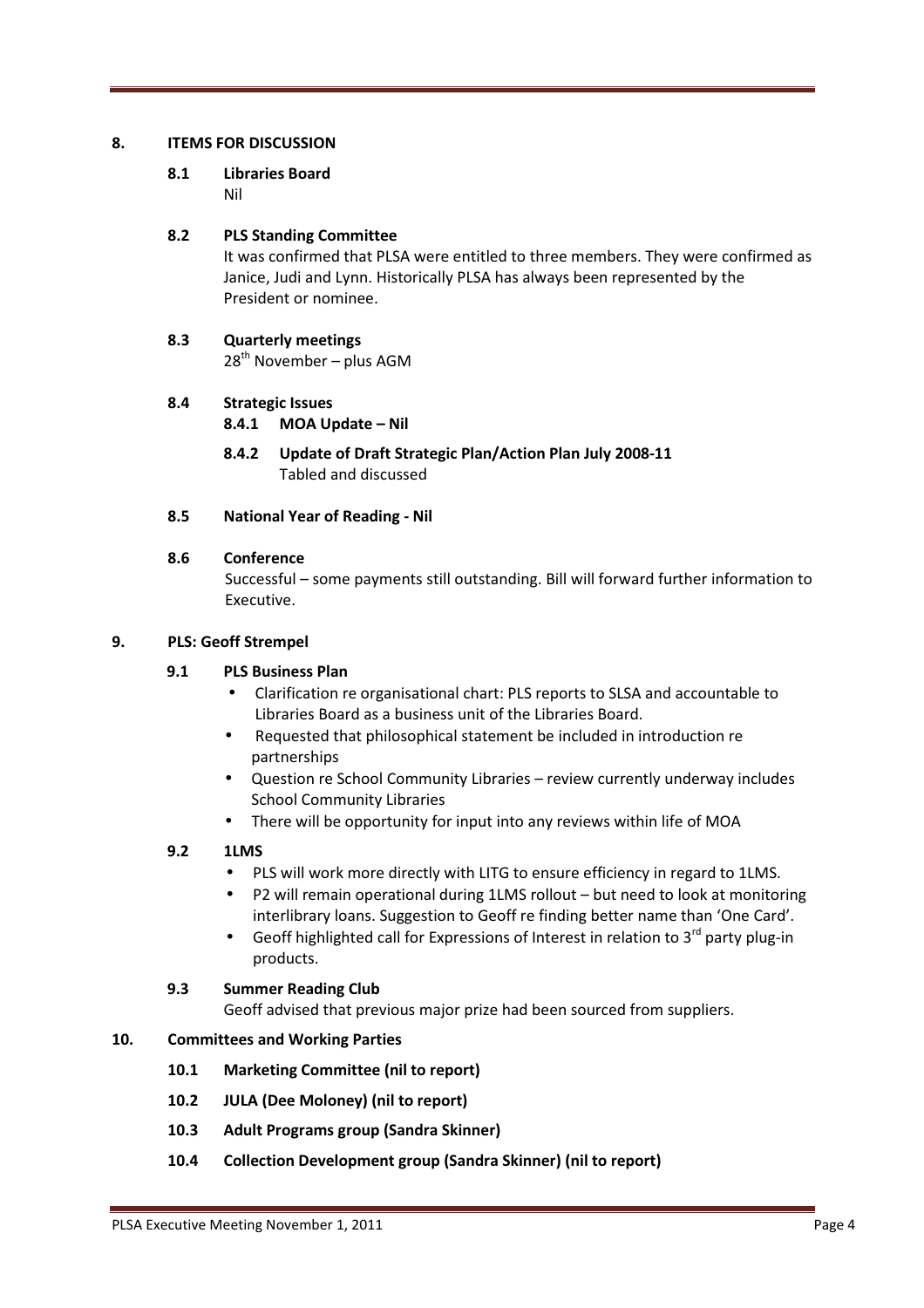#### 10.5 SALCYS (Lyn Spurling) - (nil to report)

#### 10.6 Central Collections

- 10.6.1 Levies nil to discuss
- 10.6.2 Online resources nil to discuss
- 10.6.3 Digital Content Clarification sought – and given – that levy included e-Books and e-Audiobooks

#### 10.7 SA Customer Service Group (Dee O'Loughlin) (nil to report)

#### 10.8 IT Group (Aaron via Sandra Skinner) (nil to report)

#### 11. OTHER BUSINESS

11.1 AV-CON

Report received

#### 11.2 Road Trip

Lyn to put together possible route and email to Executive for discussion

## 10.3 Visiting Speaker (Janice Nitschke)

Christina Clark – as part of interstate commitments. Possibility of  $19^{th}$ -23<sup>rd</sup> July 2012 (weekend plus couple of days). Could build Crawford/Rod East plus Workshops into dates

## 12. NEXT MEETING

Tuesday 1<sup>st</sup> November 2011

## 13. CLOSURE:

There being no further business, the meeting closed at 2.45 pm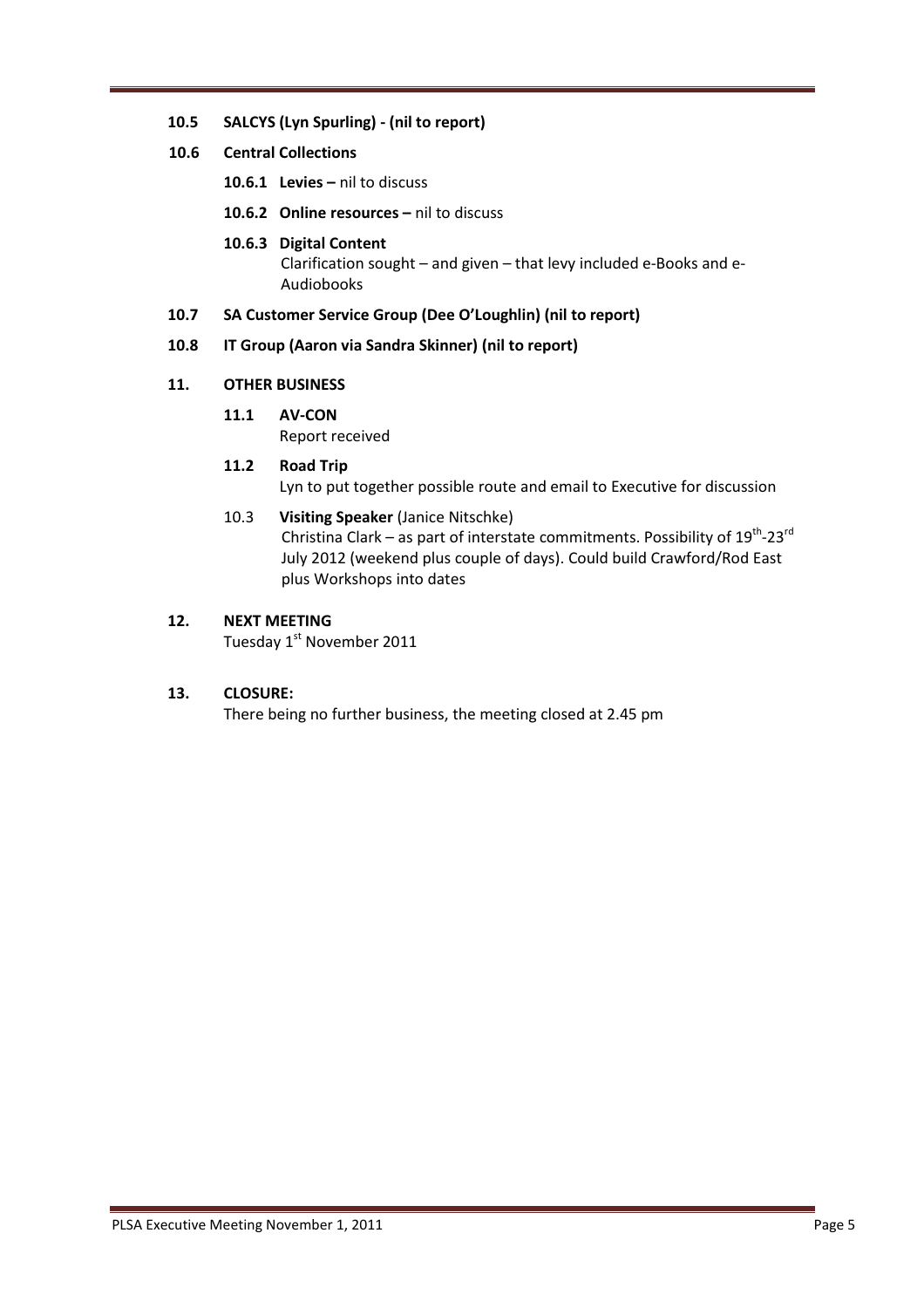#### **Agenda item 6**

#### PLASA COMMITTEE REPORTS

| <b>Name of Committee:</b>    | <b>PLAC, National Year of Reading</b> |
|------------------------------|---------------------------------------|
| Date of last meeting:        | October                               |
| Date of next meeting:        | November 23rd 2011                    |
| <b>PLASA Representative:</b> | <b>Janice Nitschke</b>                |

Latest points of interest/ discussion:

#### 1. National Year of Reading

Media Release released last week (17<sup>th</sup> October 2011) Australia's National Year of Reading officially kicks off on 14 February 2012 with a launch at the National Library of Australia (Canberra), hosted by the First Tuesday Book Club's Jennifer Byrne, much loved actor and author William McInnes, patron of the campaign, and award-winning children's author Boori Monty Pryor. See NYR website.

#### 2 OUR STORY Information pack will be sent out.

Just a quick update about the National Year of Reading - Our Story program.

In last week's email it was stated that each public library will receive their poster packs over this week and next. Unfortunately there has been a delay with these packs and they are due to be dispatched to all State Libraries at the end of this week. Some of you will have the packs next Monday and other states not until later next week. Don't forget everyone can still download their state's posters from our wiki at http://love2read2012.wikispaces.com/Our+Story.

This is the first set of materials we will be sending you to support your participation in the National Year of Reading 2012. The campaign has been developed by libraries and library associations, so this is very much your initiative. In this pack you will find printed posters to help you promote the National Year of Reading Our Story reading group for 2012. You can find out more about Our Story at www.love2read.org.au/our-story.cfm & on www.love2read2012.wikispaces.com/Our+Story there are the pdf versions of the posters and voting slips, in case you would like to download further copies.

#### 3. National and State Ambassadors

These are being confirmed. To date SA has invited four ambassadors and we will continue to update.

#### 4. Good Reading Magazine

The Good Reading Magazine September issue front cover featured the NYR logo with a double page spread inside. Good Reading will do two more National Year of Reading features in February and August 2012. In the two special issues, the magazine plans to promote the NYR but also to focus on how wonderful libraries are and promote libraries. They would like to send out advance order forms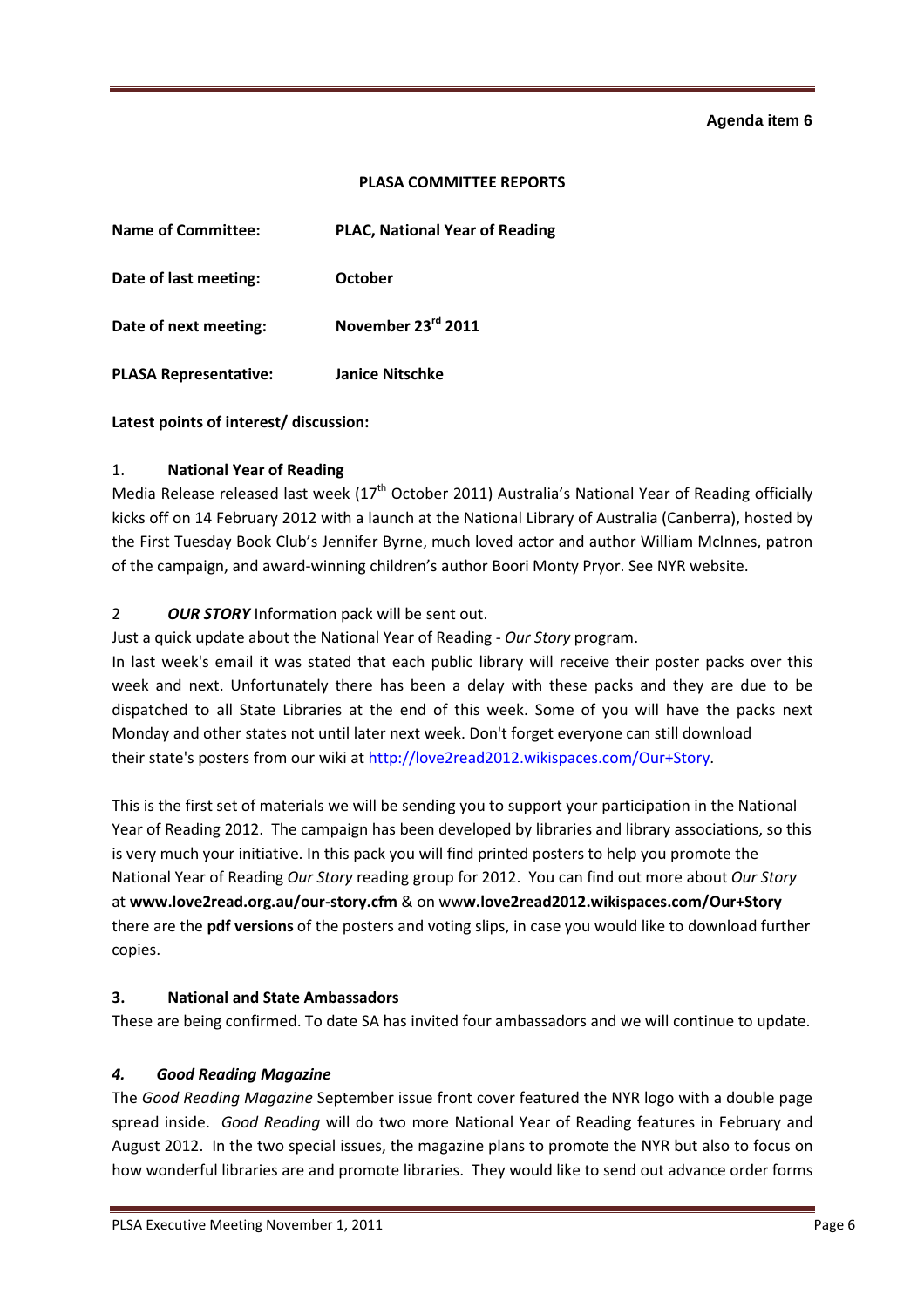so that libraries can order copies to give out or sell. They are offering a significant discount, with the regular price in the order of \$8.95, but it will be offered to libraries for approximately \$3.50 each. The advance order forms will be distributed to founders shortly and we would ask that it be distributed through your networks.

## 5. One Country Reading

ALIA is about to submit the first report for the government funding associated with the One Country Reading. It includes the project plans for the three aspects of the project: "Are we there yet" for children; "Read this" for teen; and "Our story" for adults. Robyn sent a draft of the report to founders seeking final comment before submission of the report.

Discussions are continuing regarding organisation of the "Are we there yet tour" and with Madman comics for prizes for the teen section. The reading groups in each state for the adult section have received the books on the long list and are currently reading them and selecting the final six titles by 30<sup>th</sup> September. Robyn is talking with the Reading Room, an online book club, with a view to featuring the books online once the final six have been chosen.

## 6. Dymocks Children's Charities

We met with Don Grover (CEO), Steve Cox (General Manager, Sales & Marketing) and Elaine Richards (Booklover Loyalty Manager) from Dymocks. They would like to be our key partner for the Reading Hour. Disney will be the other key partner in this program. We have made it clear to Dymocks that we cannot offer them an exclusive agreement. It is likely that we will need a written agreement about the terms of our arrangement. The benefits of having Dymocks as a partner include: Dymocks hold 18% of the bookshop market and the largest number of book stores of any bookstore chain; they have a database of 600,000 regular book buyers that we would have access to; they have conducted significant research on literacy related issues that we would also be able to access; and the partnership would assist with our government funding requirement for this project that we include bookstores.

Concern was expressed about the arrangement, and significant discussion followed, particularly regarding the potential for any agreement with Dymocks to block independent booksellers from participating in the Reading Hour campaign and that individual Dymocks franchisees might be reluctant to participate in a collaborative partnership. It was noted that we can reach other bookstores via the Independent Booksellers Association and the Australian Booksellers Association. Sue H also stressed the importance of including representatives from a range of national and state based associations in the state based steering committees in order to ensure their participation in NYR events. Sue M will raise the founder partner concerns with Dymocks and report back to the founders.

## 7. Disney

The Disney Channel want to script an advertisement to be screened on the Disney Channel in support of the National Year of Reading and in particular the Reading Hour. They reach 38% of Australian children. Sue M will send the advertisement to founders in confidence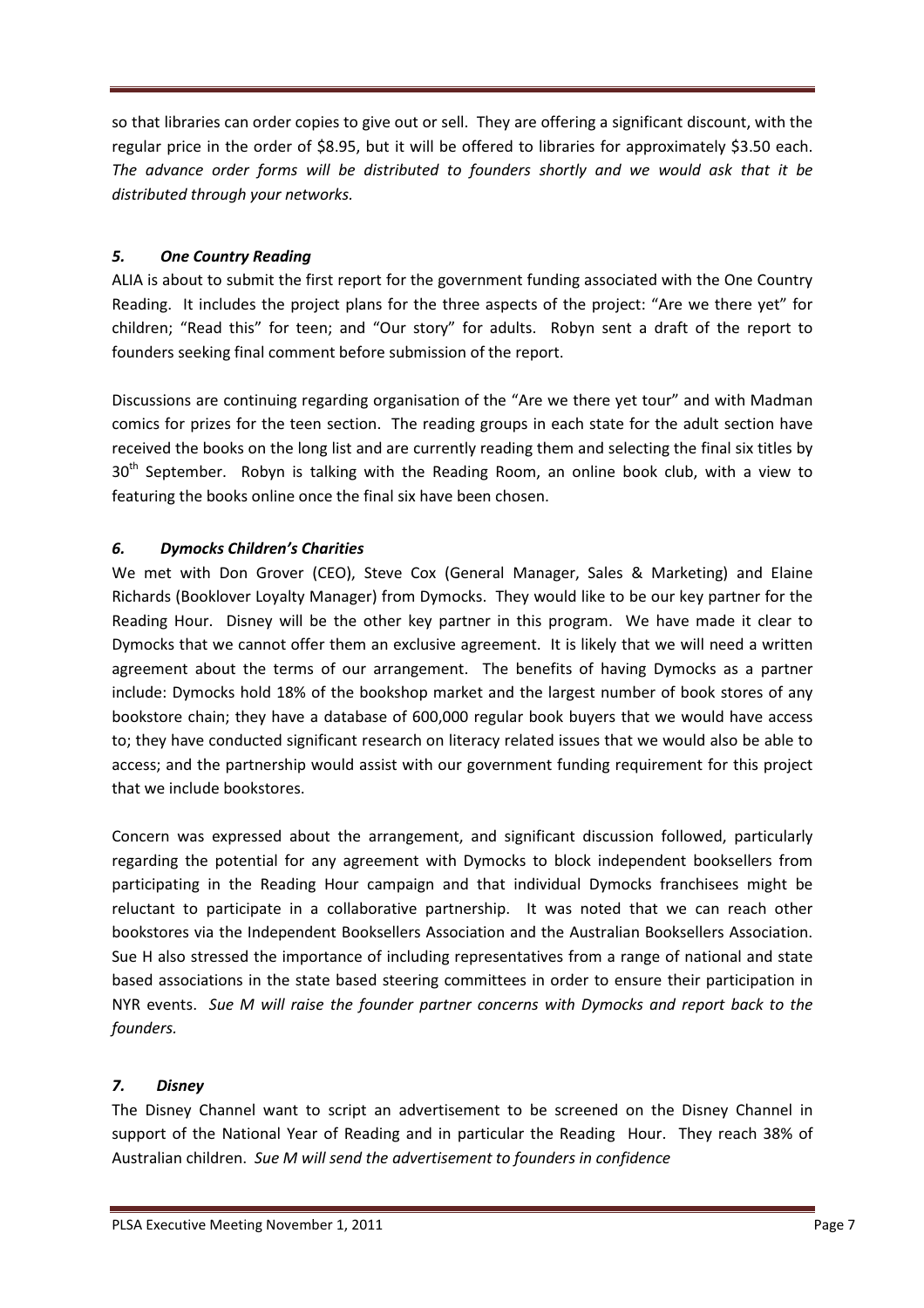## 8. PLAC

## Updates to the Standards and Guidelines for Australian Public Libraries

Quotations have been received and PLSA has been requested to give consideration to supporting the update with a financial commitment of \$1000.

Libraries Alive! have provided a quotation for the updating of the **Standards and Guidelines for** Australian Public Libraries for 2011 and 2012. The charge for this service will be \$10,000 per year, plus GST, to be billed in 6 month periods. As per discussions at the PLAC meeting on 14 September 2011 the costs for this service will be distributed across state based public library associations and ALIA in line with the initial investment in the publication.

#### RECOMMENDATION:

- 1. For Information
- 2. Updates to the Standards and Guidelines for Australian Public Libraries Quotations have been received and recommendation is that PLSA support the update with funding commitment of \$1000.

#### Janice Nitschke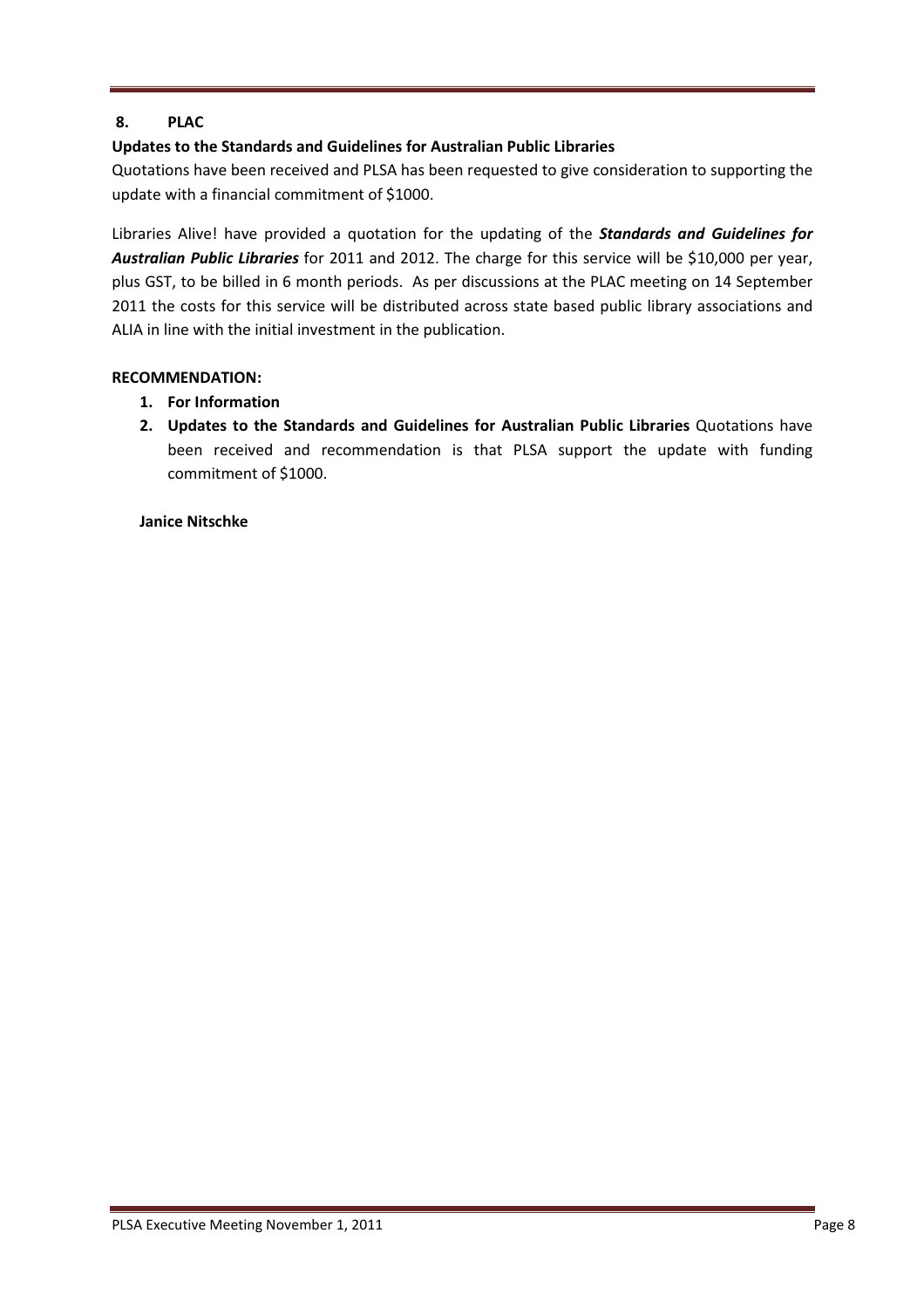## **Date: 17 October 2011**

# Famous names behind the National Year of Reading

Australia's National Year of Reading officially kicks off on 14 February 2012 with a launch at the National Library of Australia (Canberra), hosted by the First Tuesday Book Club's Jennifer Byrne, much loved actor and author William McInnes, patron of the campaign, and award-winning children's author Boori Monty Pryor.

The campaign has been initiated by Australian public libraries, state and territory libraries and library associations. It is supported by school libraries and the National Library of Australia. TAFE, University, government and other special libraries are also behind the campaign.

All kinds of household names will be active in the National Year of Reading campaign – notably the ABC, Dymocks, Madman Entertainment, Scholastic and the Walt Disney Company – and in addition to Jennifer Byrne, William McInnes and Monty Boori Pryor, ambassadors will include Anita Heiss, Bryce Courtenay, Andy Griffiths, Morris Gleitzman, Susanne Gervay, Anh Do, Ted Egan, Robyn Archer, Anna Goldsworthy, Steve Parish and the Melbourne Football Club.

More than 200 writers, publishers and organisations involved in reading and literacy are partners with the National Year of Reading – organisations such as the Centenary of Canberra, the Indigenous Literacy Foundation, the Pyjama Foundation, Speech Pathology Australia, Student Edge, Vision Australia, Writing Australia.

Funding has come from the Australian Government, the Australia Council for the Arts, the Copyright Agency Ltd, the Sidney Myer Fund and Australian libraries.

#### **For more information, visit the website www.love2read.org.au.**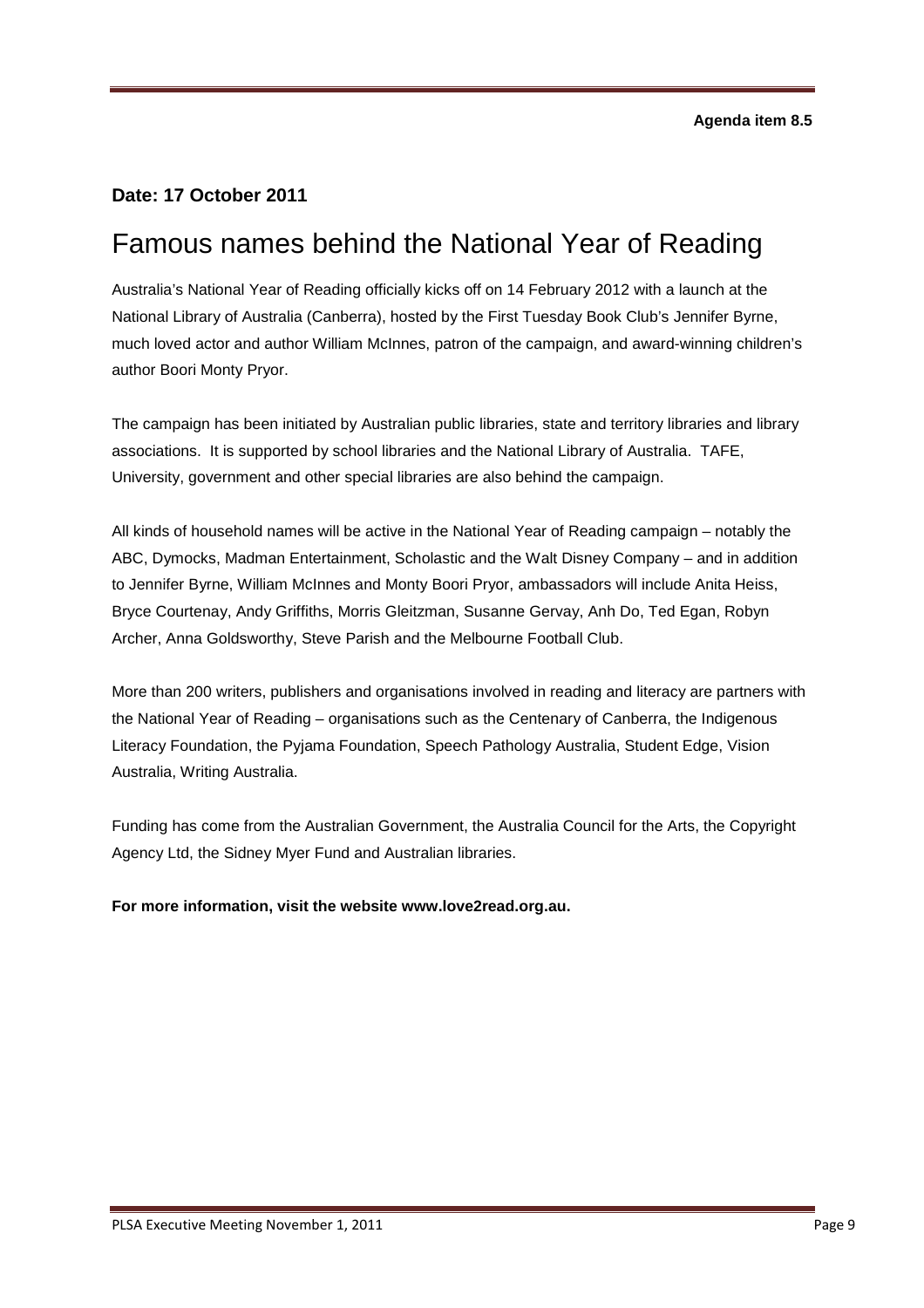# Be in at the start of Australia's biggest book group for the National Year of Reading 2012

Australia's National Year of Reading 2012 starts here, with the opportunity for you to vote for the book that you think should represent your state or territory as one of the eight on our national recommended reading list for 2012. You can help decide the eight books that are the National Year of Reading 2012 collection.

Margaret Allen, chair of the National Year of Reading founders and State Librarian of WA, explains, "For 2012, we're creating a collection of books which, read together, describe the Australian experience. We all know how very different it is if you're living in the city or in a remote community; in the Northern Territory or New South Wales. We're hoping that thousands of readers will take a journey around Australia through the pages of these eight books and come out of it with an even greater depth of understanding about what it means to be Australian."

The list of eight winning titles and the start of Australia's biggest book group for the National Year of Reading will be announced at the launch of the campaign on 14 February, 2012, at the National Library of Australia in Canberra. After that, existing book groups, new groups and individual readers can go online and register as a member of Our Story, joining in the discussion about the books the nation has chosen.

The state and territory shortlists, chosen by independent panels of readers, have been announced. The shortlist is available on the National Year of Reading website www.love2read.org.au. Voting commences 1 November 2011, online at www.abc.net.au/yearofreading and in participating libraries and book shops. The closing date is 6 January 2012.

## **Shortlist for the ACT**

- John Clanchy, Vincenzo's Garden, University of Queensland Press
- Alan Gould, The Lake Woman, Australian Scholarly Publishing
- Marion Halligan, The Fog Garden, Allen & Unwin
- Jack Heath, The Hit List, Pan Macmillan Australia
- Dorothy Johnston, The White Tower, Wakefield Press
- Kel Robertson, Smoke and Mirrors, Pan Macmillan Australia

#### **Shortlist for New South Wales**

- Peter Corris, Torn Apart, Allen & Unwin
- Kate Grenville, Lilian's Story, Allen & Unwin
- Ian Hoskins, Sydney Harbour: A History, New South Publishing
- John Hughes, The Idea of Home, Giramondo
- Ruth Park, The Harp in the South, Penguin
- Chris Womersley, Bereft, Scribe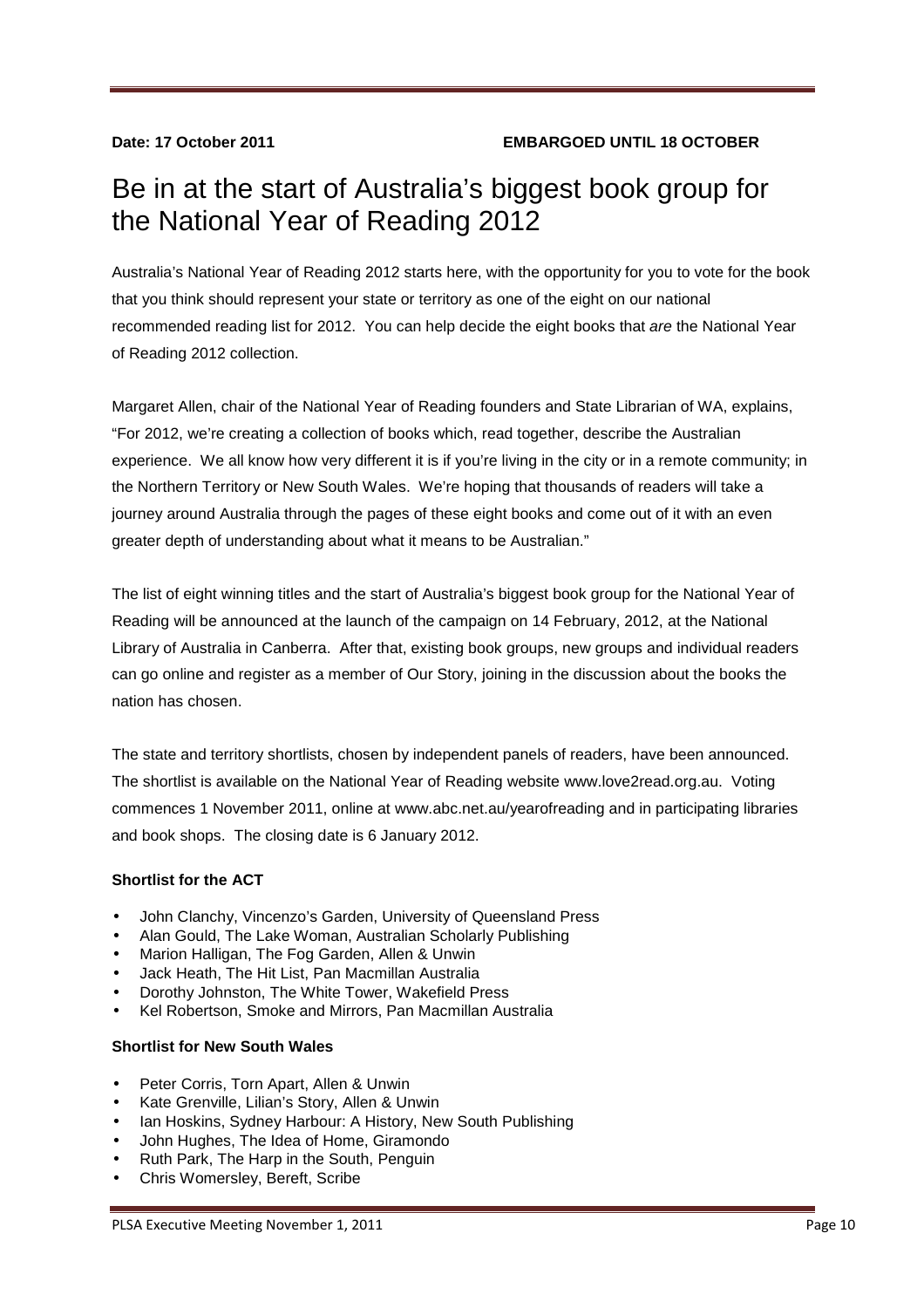#### **Shortlist for the Northern Territory**

- Ros Moriarty, Listening to Country, 2010, Allen & Unwin
- Daena Murray (editor), The Sound of the Sky, 2006, CDU Press
- Judy Nunn, Territory, 2003, Random House
- Alan Powell, Far Country: A Short History of the Northern Territory, 2009, CDU CDU Press
- Alan Powell, Shadow's Edge: Australia's Northern War (Revised Edition), 2007, CDU CDU Press
- Nicholas Rothwell, The Red Highway, 2009, Black Ink

#### **Shortlist for Queensland**

- Chloe Hooper, The Tall Man, 2008, Penguin
- Andrew McGahan, The White Earth, 2005, Allen & Unwin
- Alex Miller, Journey to the Stone Country, 2002, Allen & Unwin
- Estelle Pinney, House on the Hill, Penguin
- Ian Townsend, Affection, 2005, Harper Collins
- Matthew Condon, Brisbane, 2010, New South Publishing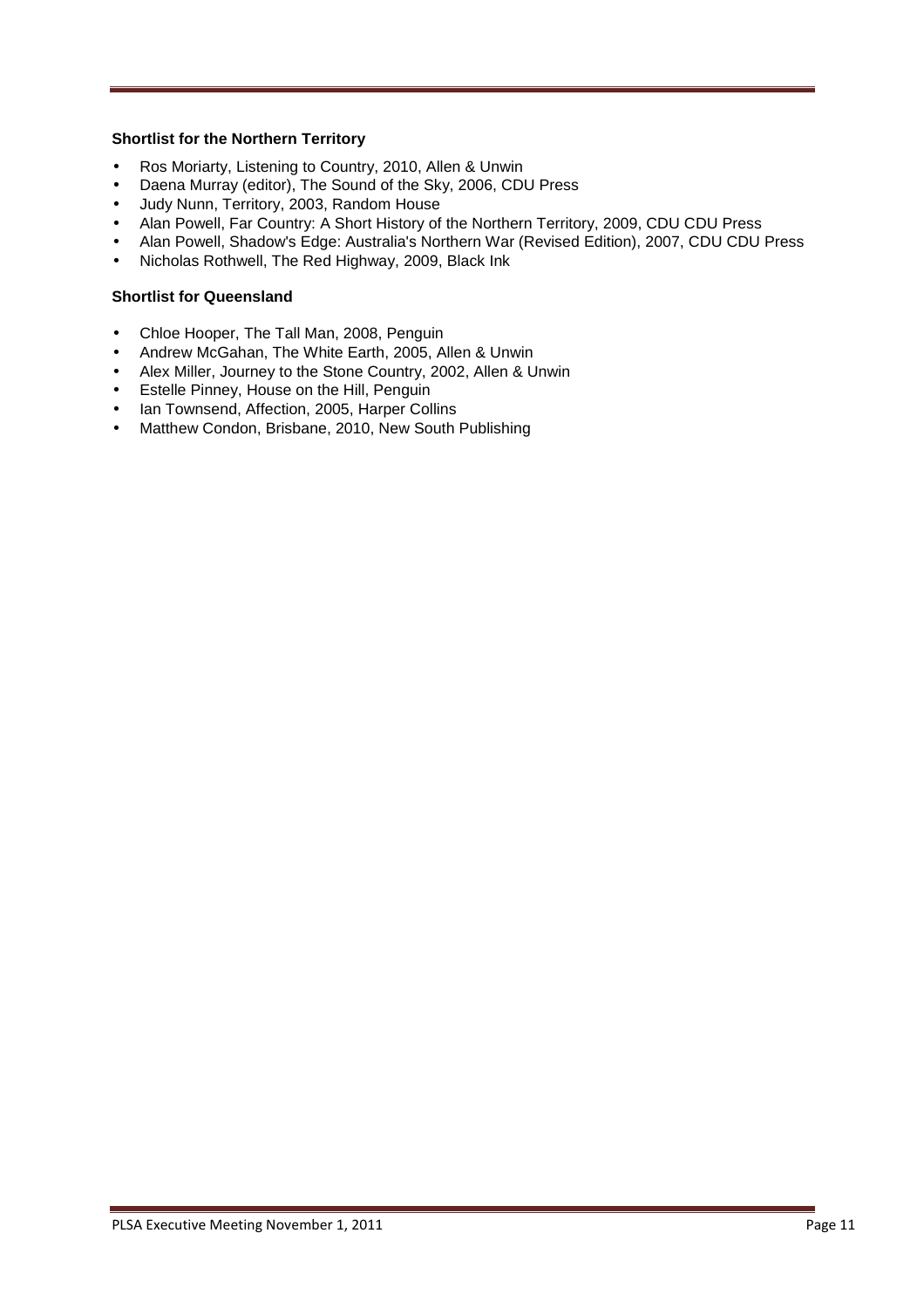#### **Shortlist for South Australia**

- Max Fatchen, River Kings, Wakefield Press
- Kerryn Goldsworthy, Adelaide, 2011, New South Publishing
- Peter Goldsworthy, Three Dog Night, 2003, Penguin
- Scott Monk, The Never Boys, 2011, Random House
- Stephen Orr, Time's Long Ruin, Wakefield Press
- Alastair Sarre, Prohibited Zone, Wakefield Press

#### **Shortlist for Tasmania**

- Richard Flanagan, Wanting, 2008, Random House
- Anna Krien, Into the Woods: The Battle for Tasmania's Forests, 2010, Black Ink
- Julia Leigh, The Hunter, 1999, Penguin
- Kathyrn Lomer, What now Tilda B?, University of Queensland Press
- Peter Timms, In Search of Hobart, 2009, New South Publishing
- Rohan Wilson, The Roving Party, 2011, Allen & Unwin

#### **Shortlist for Victoria**

- Robyn Annear, Bearbrass, 2005, Black Ink
- Brendan Gullifer, Sold, Sleepers
- Barry Heard, Well Done Those Men, 2005, Scribe
- Alice Pung, Unpolished Gem, 2006, Black Ink
- Jeff & Jill Sparrow, Radical Melbourne, Vulgar Press
- Maya Ward, The Comfort of Water, Transit Lounge

#### **Shortlist for Western Australia**

- Elizabeth Jolley, The Newspaper of Claremont Street, Fremantle Press
- Sally Morgan, My Place, Fremantle Press
- Howard Pederson & Banjo Woorunmurra, Jandamarra and the Bunuba Resistance, Magabala Books
- Kim Scott, True Country, Fremantle Press
- Craig Silvey, Jasper Jones, 2009, Allen & Unwin
- Tim Winton, Cloudstreet, 1991, Penguin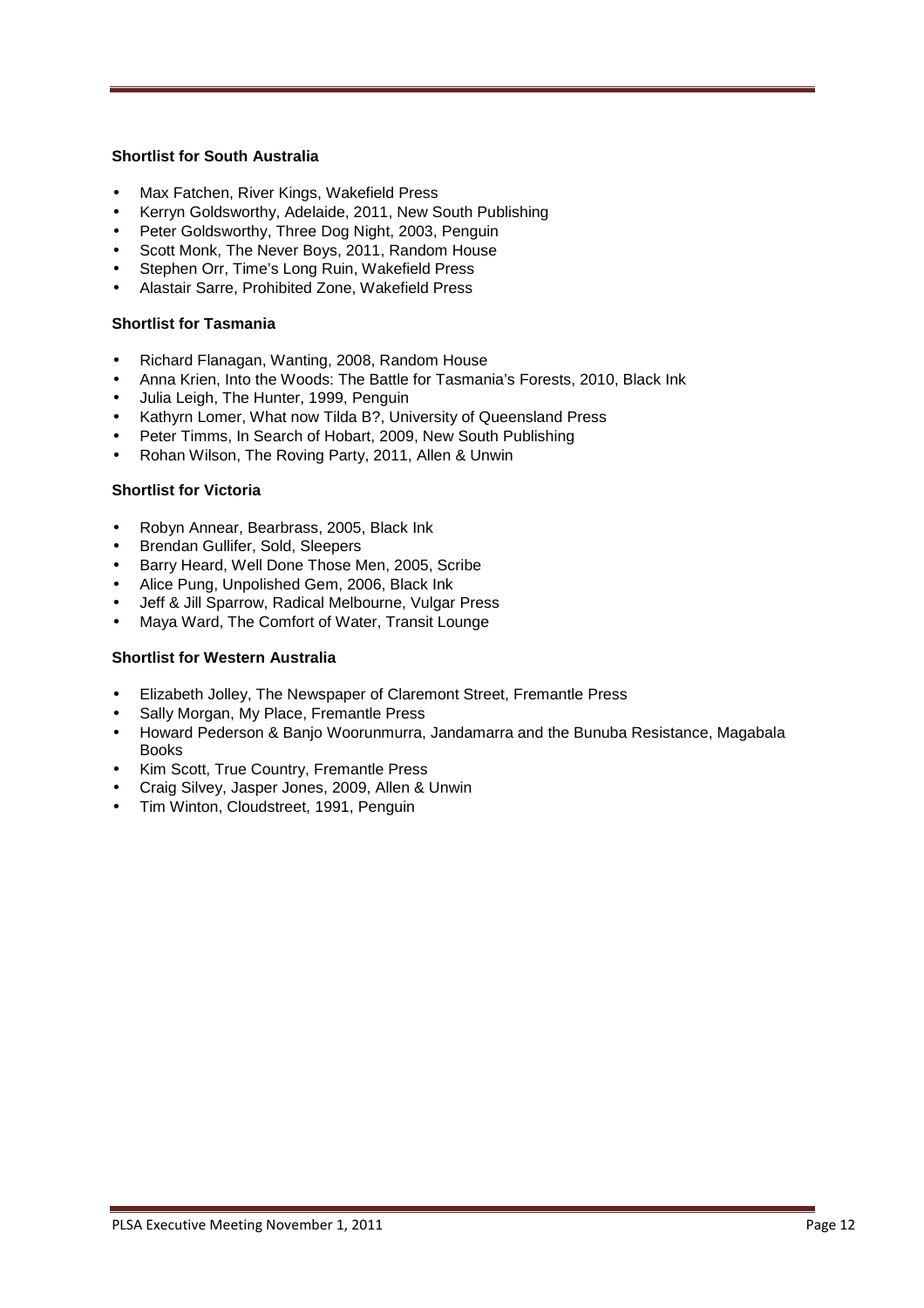October 2011

To the Public Library team From the National Year of Reading team

This is the first set of materials we will be sending you to support your participation in the National Year of Reading 2012. The campaign has been developed by libraries and library associations, so this is very much your initiative.

If you're not too sure what the National Year of Reading is about, please visit the website **www.love2read.org.au** and go to the wiki **www.love2read2012.wikispaces.com**.

In this pack you will find printed posters to help you promote the National Year of Reading Our Story reading group for 2012. You can find out more about Our Story at **www.love2read.org.au/ourstory.cfm** and on this page **www.love2read2012.wikispaces.com/Our+Story** there are the **pdf versions** of the posters and voting slips, in case you would like to download further copies.

We are telling everyone that they can go online to vote from 1 November 2011 at **www.abc.net.au/yearofreading** and also place their physical votes at participating libraries and bookshops. We have put the posters as inserts in the Australian Booksellers' Association November newsletter to its members and all Dymocks stores will have their own posters.

We hope every public library will participate, collecting physical voting slips and posting them back to **The Library Agency, GPO Box 1551, Melbourne, VIC 3001**, as soon as possible after the closing date of 6 January 2012. We will not be able to count voting slips received after 13 January 2012.

It would be helpful if you could let us know to expect your returns – please email **robyn@thelibraryagency.org.au** in November to let us know that your library will be participating.

We have also prepared a template press release that you can use to alert your local media to the campaign. You will find it here **www.love2read2012.wikispaces.com/Our+Story**.

Public libraries are leading the Our Story element of the National Year of Reading 2012, but we're hoping that other libraries (TAFE, University, specials) will also promote the voting opportunity to their users. So if you are a joint use library, why not download some of the posters and pin them up on the school staff room noticeboard for the teachers?

We mentioned other materials at the start of this letter. We are also planning to provide you with (1) posters promoting the Our Story winning eight books, together with (2) generic National Year of Reading promotional materials (window decal, bookmarks, stickers, posters) and (3) posters and a map from Are We There Yet?, our theme book for juniors. All this will be arriving week commencing 6 February, in time for the launch of the National Year of Reading on 14 February, 2012.

If you have any questions please email Robyn or call her on 0412 659919.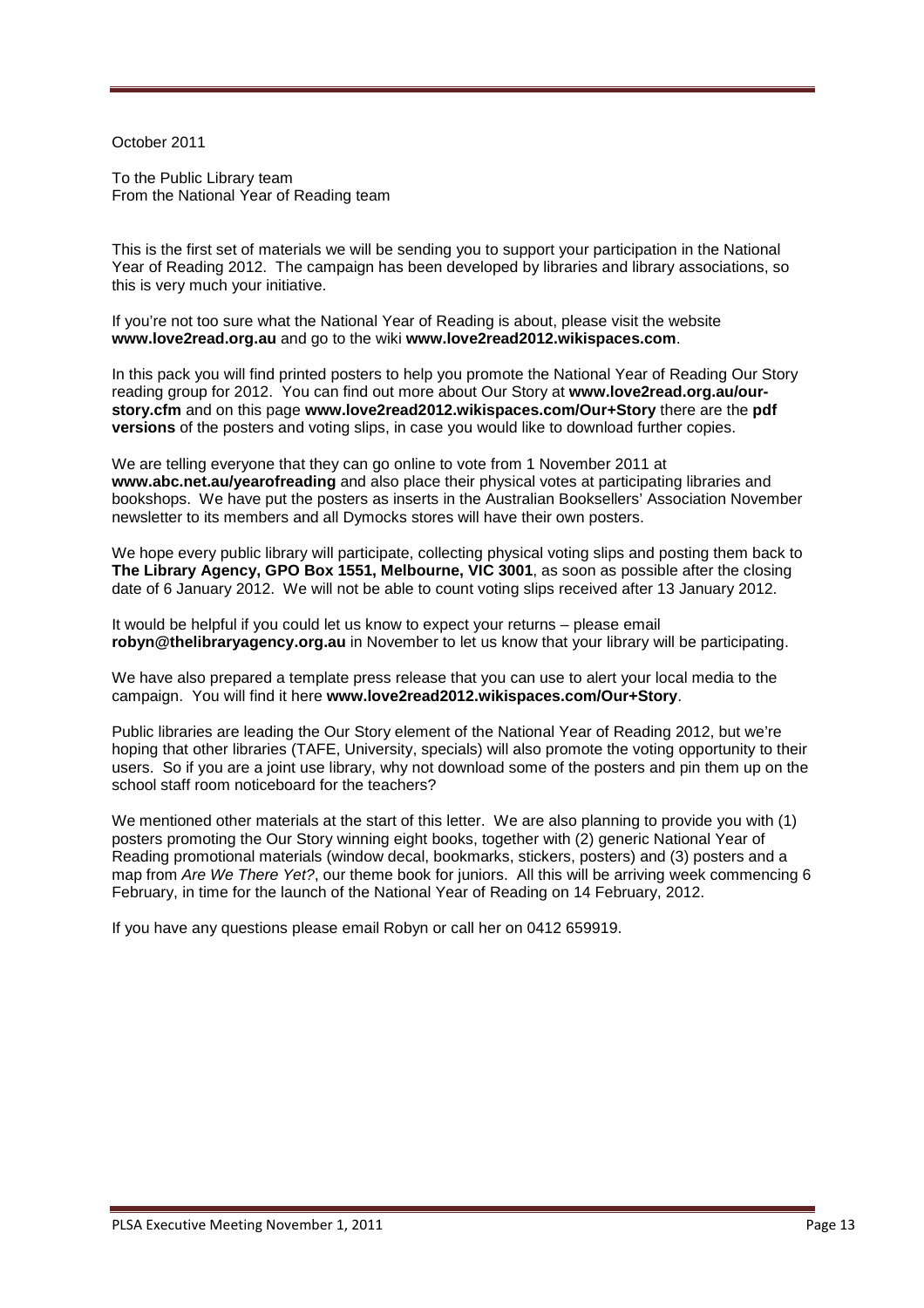#### **Agenda item 10.1**

#### Logo update – for discussion

Below is a summary of an email to the Marketing Committee

The design firm Parallax has put forward the following recommendation:

'We should create a logo/identity for the Network that does not use a generic descriptor like 'SA Public Libraries Network' or 'Libraries SA'…but instead uses a name that better communicates our Network's positioning or uniqueness'.

It is suggested that "LINC Tasmania" is an example of what he is talking about (in Tasmania, a public library is called a 'LINC'….so "LINC Tasmania" refers to Tasmania's network of public libraries). I.e. this name for their network conveys that the LINCs 'link' Tasmanians to things (e.g. learning)



Further rationale is that our SA logo/identity doesn't have to have the word 'library' in it, as our logo/identity would always be used in a library context (e.g. next to a particular individual library's logo or at the bottom of an ad about public libraries)…so people would make the connection. E.g. as below (just pretend these libraries are part of the Tas network):





## Pro's (Jon Bentick)

- This idea could give libraries a real refresh as they are associated with something slick, catchy and modern
- A good name could say something great and succinct about libraries

**Lin** Tasmania

Very innovative

#### Con's (Jon Bentick)

- A good name could say something great and succinct about libraries….but what is that name?
- We don't really have any budget to explain the name (we could not afford regular ads on TV explaining "The Discover Network is what we call the network of public libraries in SA")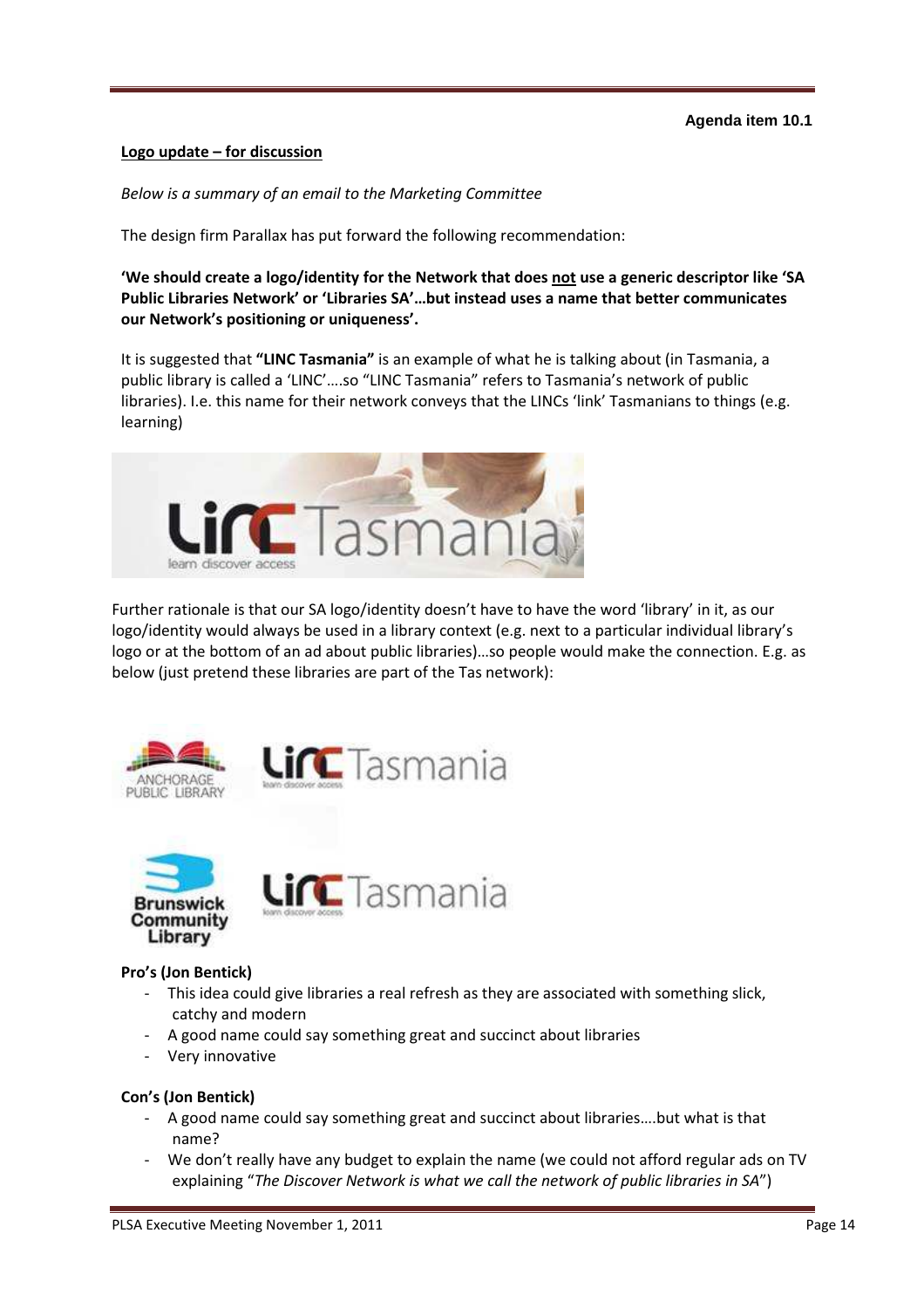- If we can't explain the name clearly/frequently then people might assume it means something else (e.g. "I keep seeing "The Discover Network" in all the brochures/signs of different libraries…is that the wireless network they use?")
- We are already have a challenge to explain what today's libraries have inside them….we are just adding to this with a further challenge to explain what the Network of libraries is called
- The Linc Tasmania logo does look quite cool and slick…but a cool and slick 'Libraries SA' logo can also be created by having a modern cool graphic that accompanies the words 'Libraries SA'

Judi